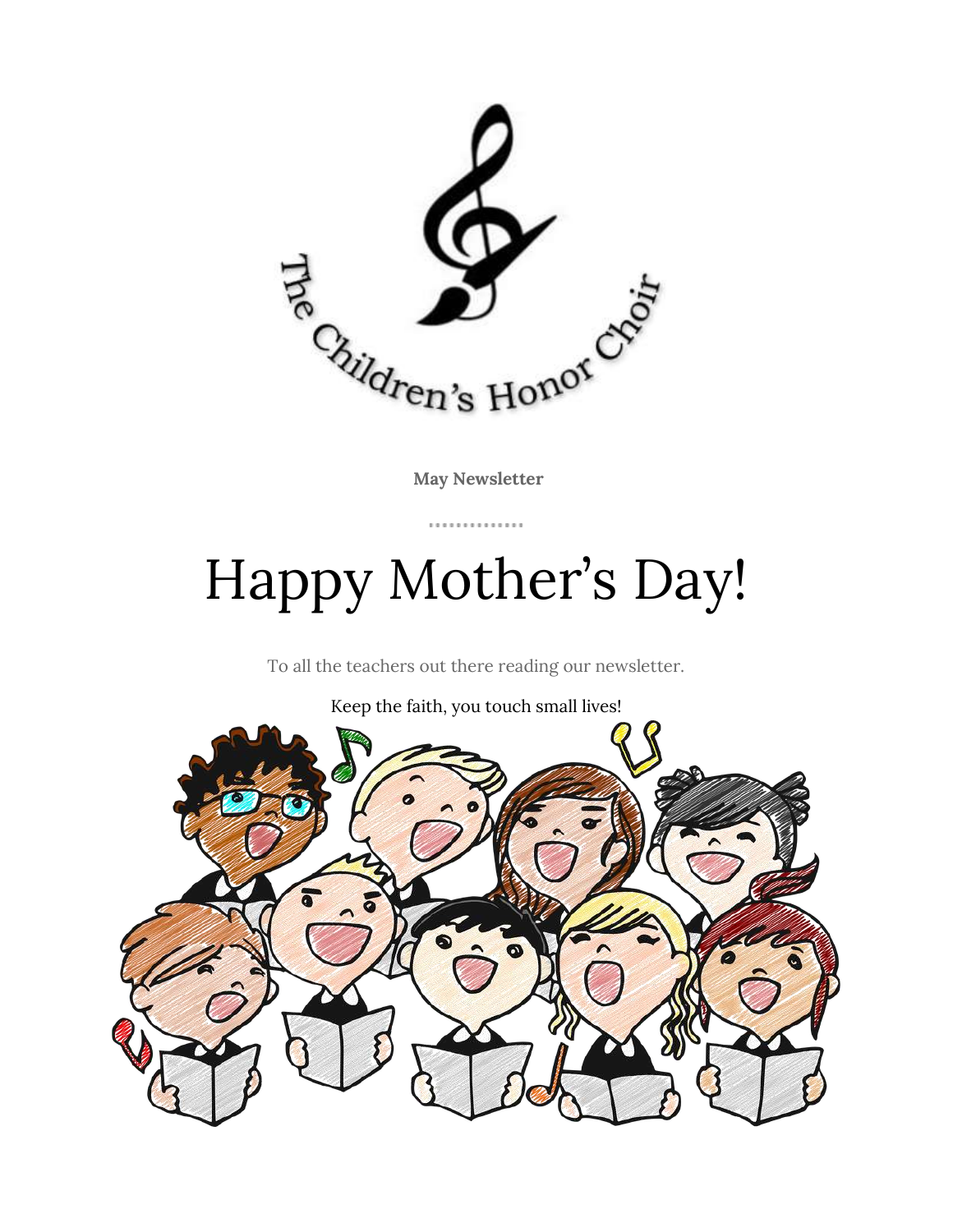## **North Tx Fine Arts (NTFA) Conference**

Teachers, mark your calendars for our first annual summer North TX Fine Arts conference held on July 13 & 14, 2022, in the mid-cities area, with corporate clinicians from Macie Publishing Company, Dr.Ran Whitley & Rina. Dr. Green with Rhythm Bee will be present, and Jill with TX Pottery will clinic a kiln safety and procedure session for art teachers. Other clinicians are Heidi Bargsley from Azle ISD presenting 3rd - 6th grade reading material provided by JW Pepper, Becky Puckett from Keller ISD presenting folk dancing, and "From Band Director to Elementary Music Teacher". A retired music teacher, Becky Compton will present "Jack and The Beanstalk" an easy theatre classroom presentation for the 1st year teacher. Jill with Texas Pottery will teach a kiln session and after 30 years of service, Cheri Baxter will share her art education with interested art teachers at the conference.

Fine Arts sessions will be offered for grade levels from K-6th grade in Music, Art, and Theatre, we're covering the FINE ARTS at this conference! In addition to offering Fine Arts sessions simultaneously, you'll be able to shop with some of our vendors from the DFW area and some TMEA vendors as well!

[North Texas Fine Arts Conference | Children's Symposium](https://www.childrensconsortiumforthearts.org/event-details/north-texas-fine-arts-conference-1)  [\(childrensconsortiumforthearts.org\)](https://www.childrensconsortiumforthearts.org/event-details/north-texas-fine-arts-conference-1)

July 13, 2022 - Music & Art sessions

July 14, 2022 - Music & Theatre sessions

Registration information: Children's [Symposium for the Arts](https://www.childrensconsortiumforthearts.org/)

## **Notable news to music teachers**

Make plans to attend Sing - a - bration on July 11 & 12 with John Jacobson and featuring other composers. Registration information: [JJ and Me Live 2022!](https://www.jjandmeinc.com/jj-and-me-live/)

Our first annual NTFA conference is on July 13 & 14, 2022!

TCDA summer convention in San Antonio, July 21-23! Registration information: [2022 Convention](https://www.tcda.net/2022-convention)